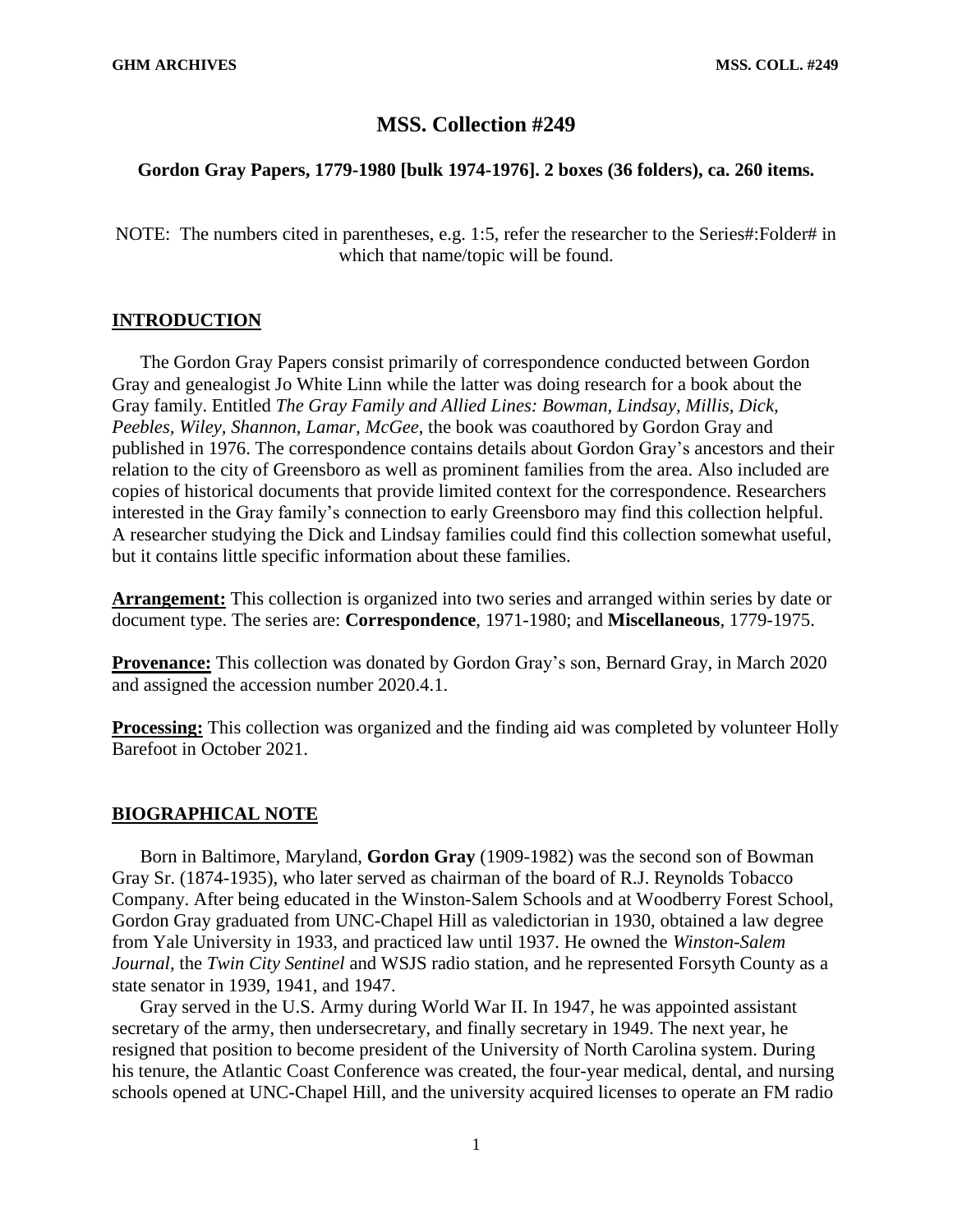station and a statewide educational television network. In addition, the first black students were admitted. Gray resigned as president of the university system in 1955 to become assistant secretary of defense for international security affairs under President Dwight Eisenhower. In 1961, he was appointed to the Foreign Intelligence Advisory Board, on which he served until it was dissolved in 1977.

Gordon Gray had a longstanding interest in historic preservation and genealogy. He served as chairman of the board of the National Trust for Historic Preservation from 1962-1973 and as a member of the Advisory Council on Historic Preservation from 1967-1973. In the latter position, he often testified before congressional committees to obtain government funding for the National Park Service and historic preservation. In the 1970s, Gray hired Jo White Linn to help him research and write a book about his Gray ancestors; *The Gray Family and Allied Lines: Bowman, Lindsay, Millis, Dick, Peebles, Wiley, Shannon, Lamar, McGee* was published in 1976*.* Gray was descended from Robert Lindsay and his second wife, Ann (Nancy) McGee, in whose house the first Guilford County court was held. In addition, he was indirectly related to the family of Governor John Motley Morehead.

**Biographical Sources:** The biographical information was obtained from the article about Gordon Gray in the *Dictionary of North Carolina Biography*, Vol. 2 D-G, edited by William S. Powell (Chapel Hill: University of North Carolina Press, 1986), as well as from materials in the collection.

#### **SCOPE & CONTENT NOTE**

This collection consists primarily of correspondence between Gordon Gray and lineage specialist Jo White Linn about their research pertaining to the Gray family. Also included are letters between Linn and other individuals as she pursued various lines of inquiry. A few pieces of correspondence are between Gordon Gray and relatives or other individuals who were able to provide background information. Miscellaneous items such as family trees and an introduction to the diary of Elizabeth Dick Lindsay shed some light on the Gray family's connection with the Lindsay family and would be of particular interest to those researching that family.

#### **SERIES DESCRIPTIONS**

#### **1. Correspondence. 28 folders (ca. 250 items). 1971-1980.**

The correspondence focuses on the history and genealogy of the Gray family, with the majority being between Gordon Gray and lineage specialist Jo White Linn, whom Gray hired to assist in his research. The series is organized chronologically with the exception of content concerning Julius Alexander Gray, Robert T. Gray, and the Lindsay family. Some items pertain to the family history as it relates to Guilford County and the surrounding area.

The correspondence between Gordon Gray and Jo White Linn began in October 1973 when Gray requested that Linn verify the accuracy of information contained in a booklet about the Gray family published in 1932. The largest part of the correspondence transpired between 1974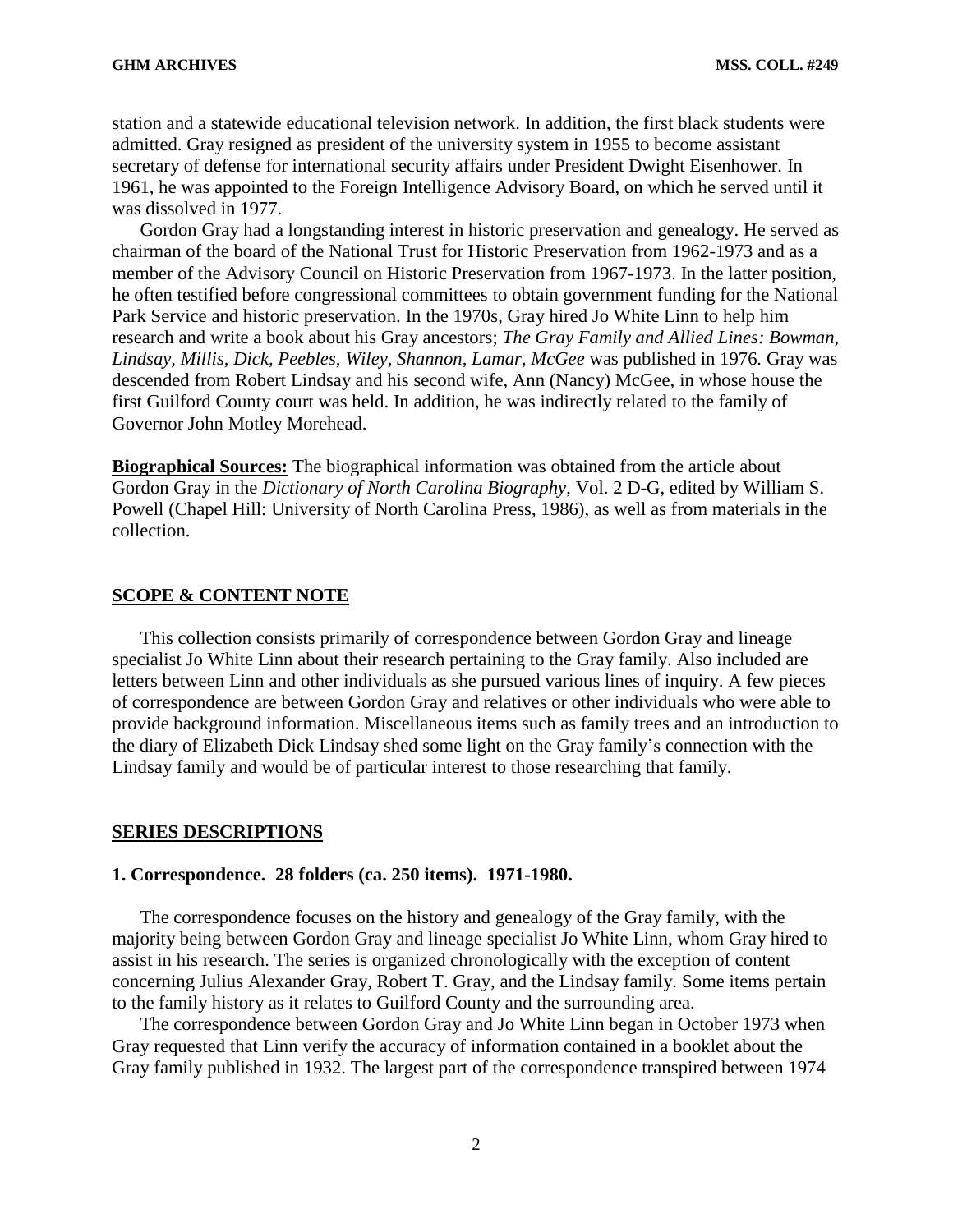and 1976, when the book was published. After that year, their occasional letters relate to questions generated by the book.

One folder of correspondence relates to Julius Alexander Gray, who married Emma Victoria Morehead, a daughter of Governor John Motley Morehead and niece of Jesse Lindsay (1:26). These letters are between Mary Lewis Rucker Edmunds and Guilford County historian James MacLamroc. Included amongst them are a copy of a family tree showing Governor Morehead's children, their spouses, and their children, as well as a typescript of a letter written to Julius Alexander Gray by his sister Lizzie.

The correspondence pertaining to the Lindsay family includes a letter written by Governor John Motley Morehead (1:27) in which the governor seems to say that Andrew Lindsay was elected Col. Commandant of the 88<sup>th</sup> Regiment of N.C in October 1840. Correspondence between Gordon Gray and Fanny Patton relates to Robert T. Gray, who was Gordon Gray's great uncle (1:28). This thread contains some interesting stories about the life and experiences of Robert T. Gray, who was an officer in the Confederate Army during the Civil War.

## **2. Miscellaneous. 8 folders (11 items). 1779-1975.**

This series consists of miscellaneous materials that do not seem to be associated with a piece of correspondence. Included are maps, family genealogy, the introduction to the diary of Elizabeth Dick Lindsay, and a brief history of the first Guilford County court, which was held in the home of Robert Lindsay. The majority of items are copies of originals, with the one exception being a legal document dated 1779-1780.

Of particular interest is a speech delivered by Mrs. Albert Lee Thompson in 1962 at the placement of a marker commemorating the site of the first Guilford County court (2:3). The speech includes a brief history and description of the Robert Lindsay house. The marker was erected under the auspices of the Guilford Battle Chapter of the Daughters of the American Revolution. Also of interest is a copy of the introduction to Elizabeth Dick Lindsay's diary, which was published in 1975 and covers the years 1837-1861 (2:4). It gives a description of the Lindsay homestead and a short history of the family's ownership of the property. This series also includes a genealogy of the Lindsay family of Virginia, as well as copies of various reports and texts that trace the family lineage to Scotland (2:2).